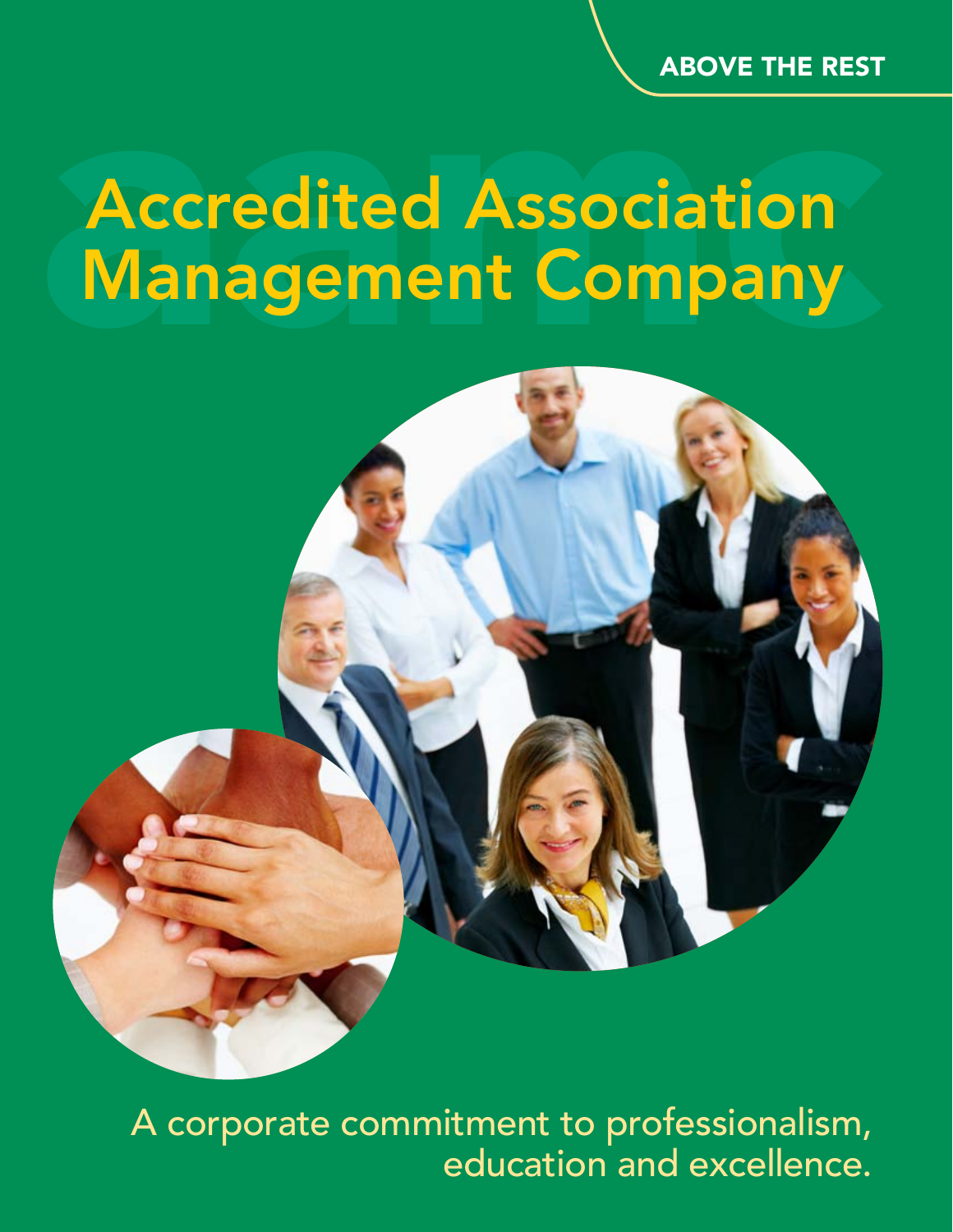

The Accredited Association Management Company (AAMC) credential is a seminal corporate achievement, but it's more than a singular accomplishment. It's a mindset, an attitude and an ongoing commitment that inspires superior performance and company-wide professionalism. It symbolizes a corporate culture that is based on knowledge, expertise, customer service and integrity.

Hiring an AAMC is affirmation that members of the association board are firmly committed to meeting their fiduciary responsibilities to the association and its members.

- It means the board understands the critical importance of sustaining the nature and character of the community, protecting property values and meeting the established expectations of owners.
- $\blacksquare$  It means the association benefits from the experience, expertise and collective resources of a professional, highly trained staff.
- It means the association has a true partner and a management company that understands its obligation to the community.
- It means association leaders made the right decision!

More than 90 percent of community association board members prefer a manage-<br>ment company with managers who have the required education and experience to<br>earn professional credentials. Here's what some of them said in a 20 ment company with managers who have the required education and experience to earn professional credentials. Here's what some of them said in a 2013 survey:

**"Managing community associations is complicated, with many legal and social implications—not something that should be done by the seat of your pants."** 

"Accreditation in my view is vital to the success of any HOA."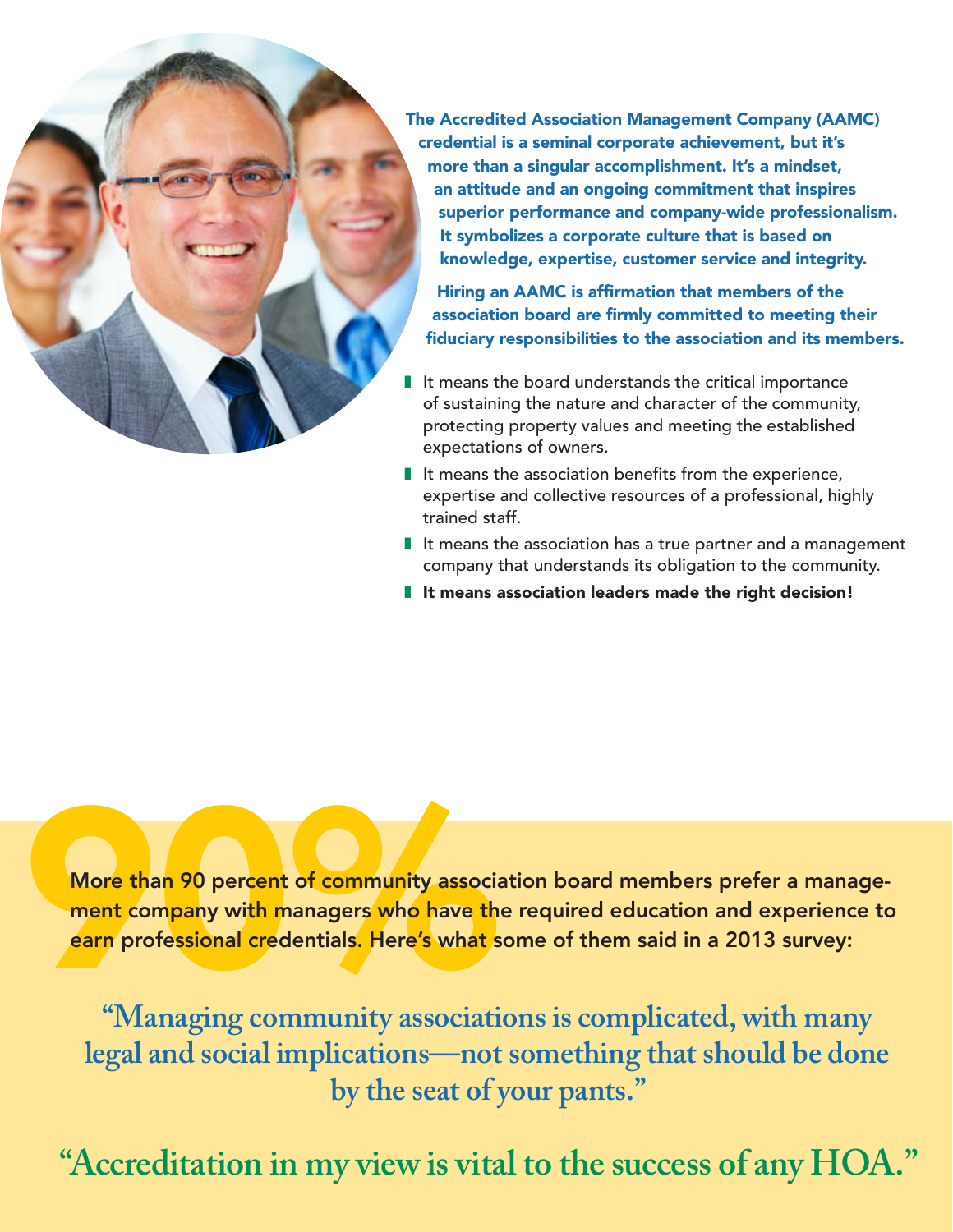Asked about the AAMC, one management company executive said, "It's easy to become a community association management company. It's not easy to be an AAMC-accredited company." The following must be satisfied to earn the AAMC designation:

- The company must have provided association management services for at least three years.
- The senior manager must hold the Professional Community Association Manager (PCAM) designation.
- At least 50 percent of the company's managers must hold at least one of three credentials:
	- » The PCAM, the pinnacle of professional achievement in the community association field
	- » The Association Management Specialist (AMS), a highly respected designation that many managers use as a stepping stone to the PCAM
	- » The Certified Manager of Community Associations (CMCA), a credential that recognizes individuals who have demonstrated the fundamental knowledge required to manage community associations

The AAMC requires an ongoing commitment. To maintain the credential, all staff members must have at least 12 hours of continuing education every two years.

*The PCAM and AMS are awarded by Community Associations Institute; the CMCA is awarded by the Community Association Managers International Certifi cation Board.*

**"Whenever there is a problem, we can always get it answered by contacting**  our management company. The knowledge provided by the company is **backed up by the education (their managers) have received."** 

**"Earlier we had a management company—untrained and very**  unprofessional. They kept poor financial records, did not follow the rules and did not look after the best interests of the association. The 'professional' company we have now makes all the difference."